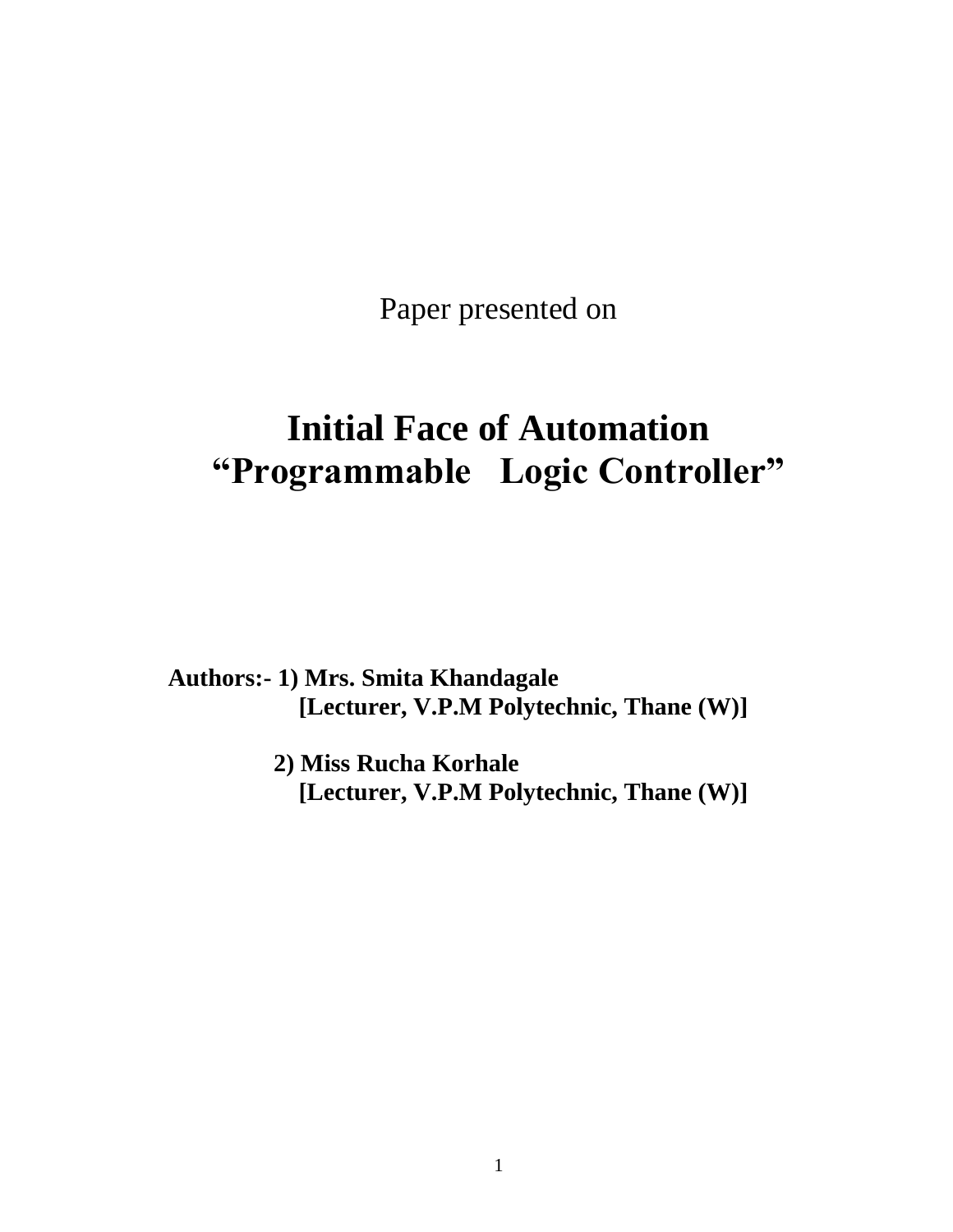# **Programmable Logic Controller**

### **ABSTRACT:**

This paper presented on Programmable Logic Controller (PLC) is to give insights on hardware of PLC. Control engineering has evolved over time. In the past humans were the main methods for controlling a system. More recently electricity has been used for control and early electrical control was based on relays. These relays allow power to be switched on and off without a mechanical switch. It is common to use relays to make simple logical control decisions. The development of low cost computer has brought the most recent revolution, the Programmable Logic Controller (PLC). The advent of the

PLC began in the 1970s, and has become the most common choice for manufacturing controls.

PLCs have been gaining popularity on the factory floor and will probably remain predominant for some time to come.

Programmable logic controllers were first created to serve the automobile industry, and the first programmable logic controller project was developed in 1968 for General Motors to replace hard-wired relay systems with an electronic controller.

The advantages they offer are:

• Cost effective for controlling complex systems.

• Flexible and can be reapplied to control other systems quickly and easily.

• Computational abilities allow more sophisticated control.

• Trouble shooting aids make programming easier and reduce downtime.

• Reliable components make these likely to operate for years before failure.

Earlier automation systems had to use thousands of individual relays and cam timers, but all of the relays and timers within a factory system can often be replaced with a single programmable logic controller. Today, programmable logic controllers deliver a wide range of functionality, including basic relay control, motion control, process control, and complex networking, as well as being used in Distributed Control Systems.

There are several different types of interfaces that are used when people need to interact with the programmable logic controller to configure it or work with it. This may take the form of simple lights or switches or text displays, or for more complex systems, a computer of Web interface on a computer running a Supervisory Control and Data Acquisition (SCADA) system.

Automation of many different processes, such as controlling machines or factory assembly lines, is done through the use of small computers called a programmable logic controller (PLC). This is actually a control device that consists of a programmable [microprocessor,](http://www.wisegeek.com/what-is-a-microprocessor.htm) and is programmed using a specialized [computer](http://www.wisegeek.com/what-is-a-computer.htm) language.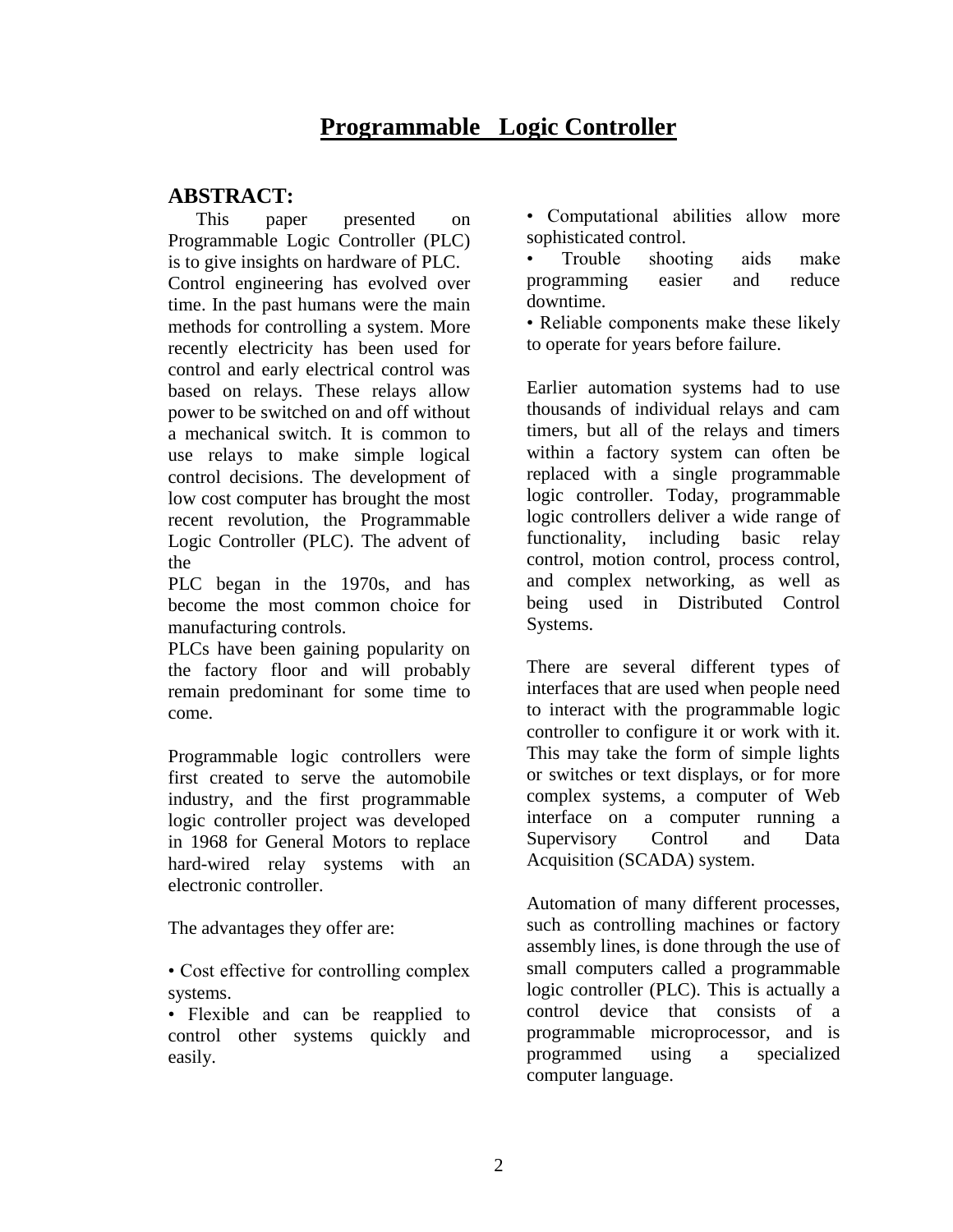Typically, the program is written in a development environment on a personal computer (PC), and then is downloaded onto the programmable logic controller directly through a cable connection. The program is stored in the programmable logic controller in non-volatile memory.

### **What is Automation?**

Automation is the act of implementation of the control system, to control industrial machinery and processes, reducing the need for human intervention. Control & Automation generally go hand in hand.

The advantages offered by Automation are:-

- 1) Increase in productivity
- 2) Reduction in running cost.
- 3) Precision in control.
- 4) Early Fault Notification.
- 5) Safety in operation for both man & Machine.

Use of PLC is most effective method to provide automation.

### **What is PLC?**

A PLC (i.e. Programmable Logic Controller) is a device that was invented to replace the necessary sequential relay circuits for machine control. In the late 1960's PLC's were first introduced.

The primary reason for designing such a device was eliminating the large cost involved in replacing the complicated relay based machine control systems.

Bedford Associates (Bedford, MA) proposed - Modular Digital Controller (MODICON). The MODICON 084 brought the world's first PLC into commercial production

PLC is computerized industrial controller that performs discrete or sequential logic in a factory environment. A PLC is currently defined as digital electronic device that uses programmable memory to store instructions & to implement specific functions such as timing, counting, logical, arithmetic operations, to control machine & processes.

### **Automation with PLC**

 Following is the example of small control system required to control the level of the tank. A level sensor (LS) continuously measures the level of liquid in a tank & sends the signal to the level controller. A controller then sends the signal to control ON/OFF action of valve. This system works on definite logic. When liquid level goes below the predetermined level then valve turns ON, & when liquid level goes above the predetermined level then valve turns OFF.



**Level Control Application** 

In this process PLC is the Controller, which decides controlling action. PLC receives number of inputs from different devices located at different parts of the plants. PLC then decides controlling action on the basis of status of inputs & logic written in its memory. According to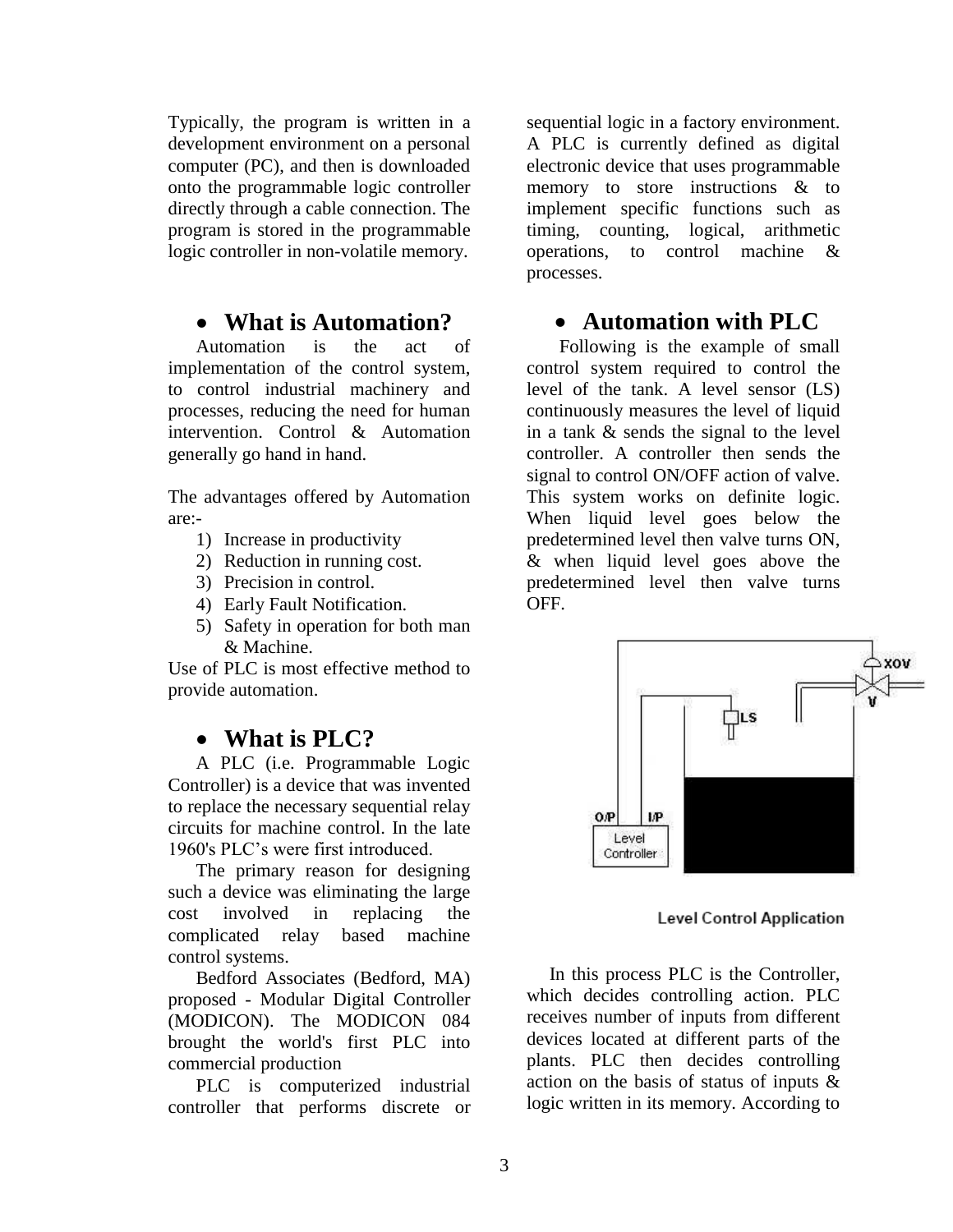the controlling action the output device operates. As it uses programming logic to control the process, called as Programmable Logic Controller. As PLC takes decisions without interference of man, it is used for automation.

# **Why to use PLC's?**

**Cost: -** PLC can scan Digital & Analog Inputs through relevant Scan time. It can execute the Logic with respect to the Scanned Inputs, take necessary decision and send it to Digital / Analog Outputs. It can also perform PID control Functions. The cost of all this is much less than a conventional DATA Logger.

**Versatility: -** The ability to combine discrete (Digital) & Analog logic is a powerful tool for the Control Engineers. Control of critical start-up parameters, such as temperature and pressure, can be precisely preprogrammed for each start-up step.

**Flexibility: -** As a process goes ONLINE and refined, the control equipment could be easily reconfigured to accommodate such modifications.

Bottling Plant Control, Traffic Light Control, Process Control of Temp., Pressure, Level, Flow etc., Car Parking Control etc. are all within the Capabilities of PLC's.

As one common device (PLC) performs multiple functions in a Plant with fewer spare parts.

 The Digital nature and self-Diagnostic capabilities are strong additional justification for the PLC.

# **Components of PLC**



# **I/O Devices connected to the PLC**

#### **Input Devices:-**

Analog I/P Devices -

- $\cdot$ 4 to 20 mA  $/$  0 to 5V DC
- •12 Bit or better ADC
- •32 Bit Storage (For SCADA)
- •Thermocouples T/C / RTD's
- •Flow Transmitters
- •Temperature Transmitters
- •Level Transmitters
- •Pressure Transmitters
- •Strain Gauge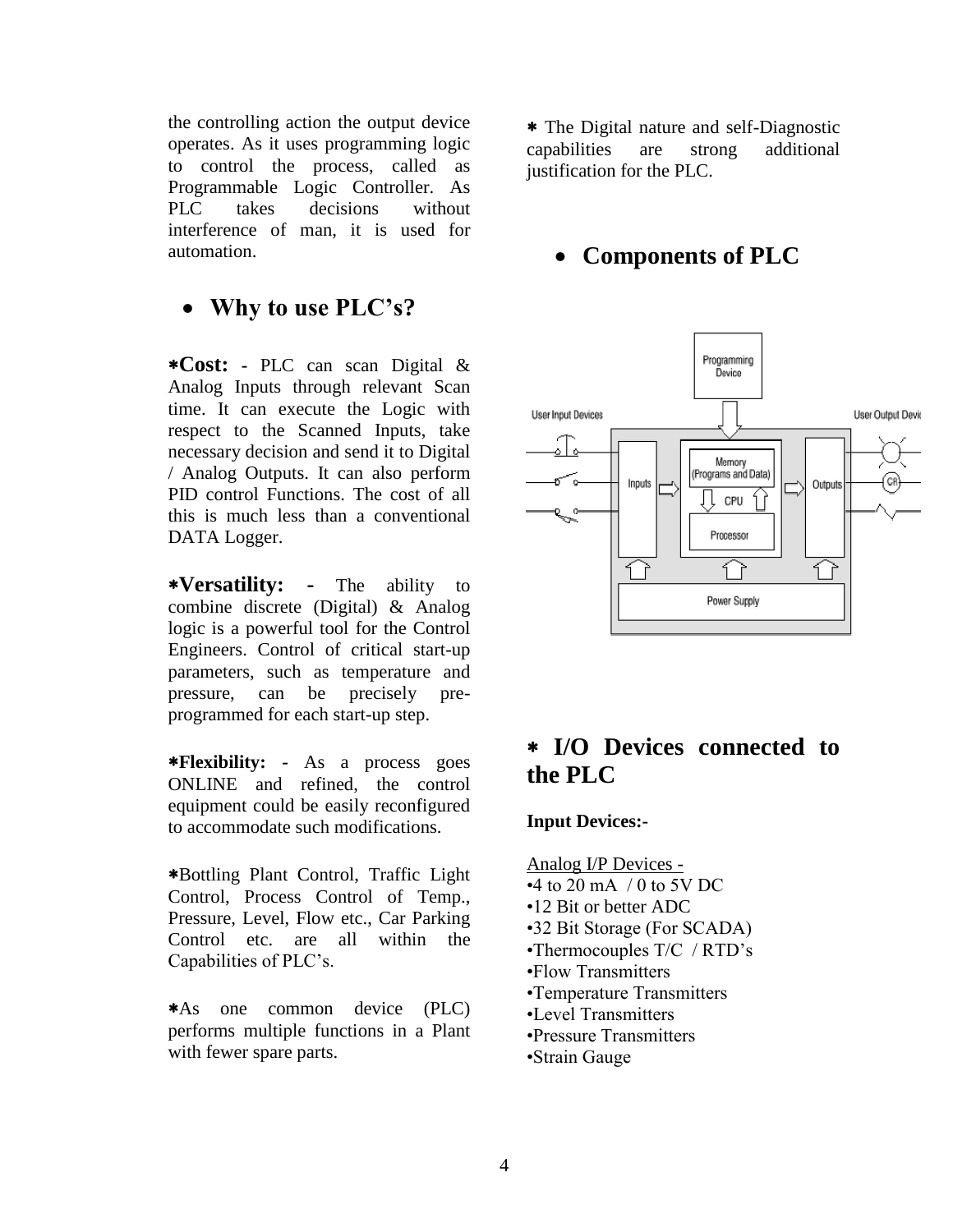Digital I/P Devices •Digital Input Field Devices •Pushbuttons, •Thumbwheel Switches •Limit Switches •Selector Switches •Proximity Sensors •Photoelectric Sensors

#### **Output Devices:-**

Analog Outputs –  $\cdot$ 4 to 20mA / 0 to 5V DC – Can drive signals to variable speed drives etc., •Control Temperature, Pressure, Level, Flow, pH, Conductivity etc.

•Discrete Outputs - Relays, Solenoids, Contactors, Motors starters, Annunciator Windows, Pilot Lights etc.

•Register Outputs - Displays, Panel Meters etc.

### **I/O Modules:-**

Status of input devices, which is in analog form, is applied to the input module. This section of PLC converts analog status into digital form & transfers to the CPU via bus. After processing the data CPU generates O/P status , which comes in a O/P module, where it gets converted into analog form & then transfer to the O/P devices.

#### **CPU:-**

CPU is a control element. It is basically divided into processor area & memory area.

**Processor:-** It process the data by executing the instructions stored in memory & generates related o/p data.

**Memory:-** It is library where the programs are stored. Memory is generally divided into two parts data memory & program memory.

#### **Memory Organization**

The CPU consists of the memory, where programs & data are stored & the processor processes the data & executes the program. In most of the PLC the memory is divided into specific areas. The most common areas are Program area & Data area. In some PLCs these areas are of fixed size. While in some PLCs like Allen Bradley, the size of these areas are not fixed, but depend on the program requirements.

#### **Program Area: -**

This is where the user enters all his programs, which will be scanned continuously when the PLC is in run mode. The program decides how the outputs of the PLC will behave. Generally most of the PLCs use ladder logic for programming. All these PLCs have built –in software which convert the logic into a code , which is then used by the processor of the CPU to generate an output.

#### **Data Area:**

The data area in a typical PLC is divided into a number of tables also known as data Tables or Data Files. A typical PLC will have different data files for different data types, the most common being Input data, output data, bit data (also referred to as internal relays or internal contacts), timers, counters, and integer data.

Data files contain the status information associated with external I/O and all other instructions that you use in your main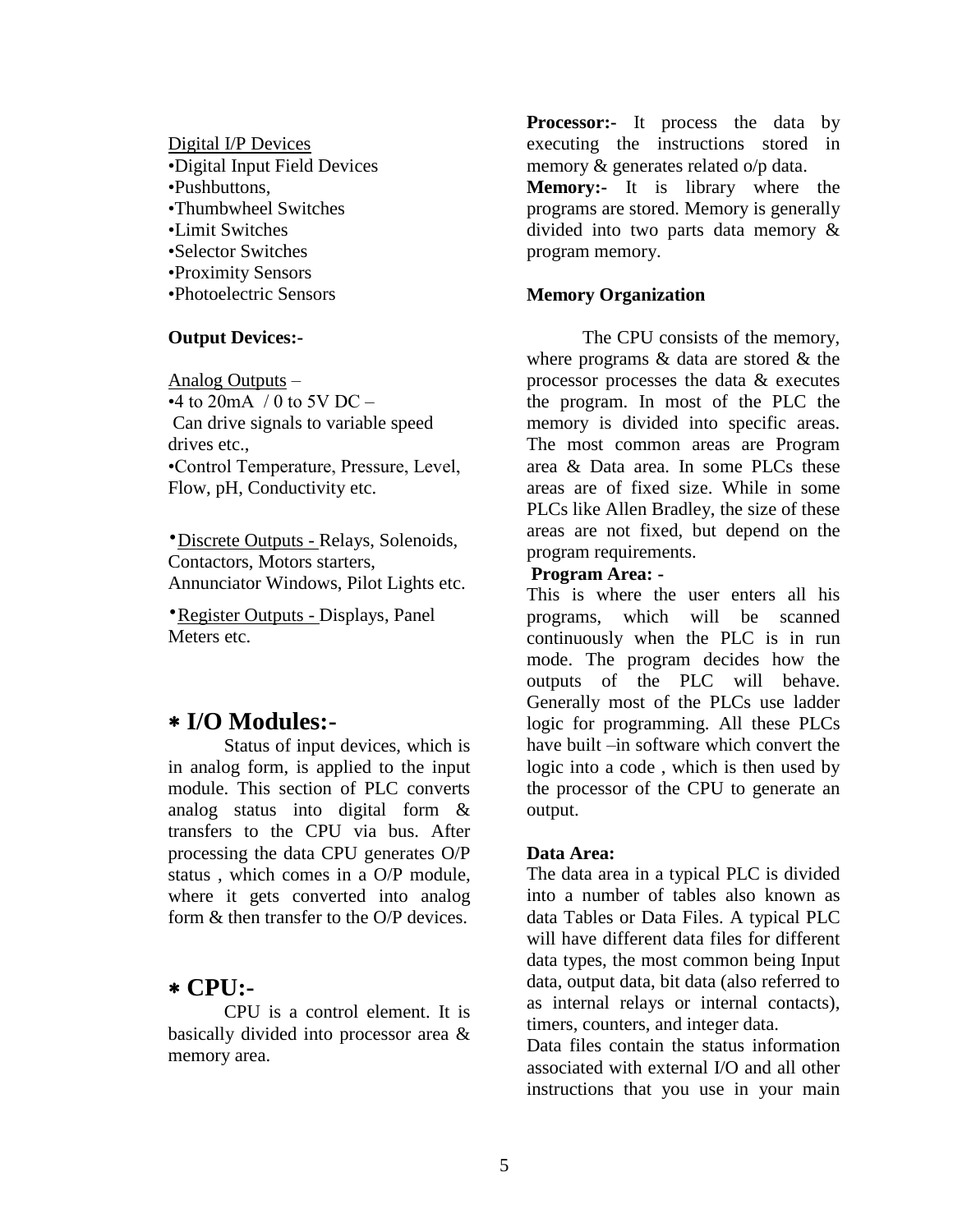and subroutine ladder program files. In addition, these files store information concerning processor operation. You can also use the files to store "recipes" and look-up tables if needed.

## **Programming Device: -**

Programmer performs ladder logic into Programming Device. Processor files are created in the offline mode using programming device. These files are then downloaded to the processors for on line operations.

Most of the operations perform with the programming device involve the processor file & the two components created with it, program files & data files. The programming device stores processor files on hard disk (or floppy disk). Monitoring and editing of processor files is done in the workspace of the computer. After you select a file from disk and edit it, you then save the file hard to disk, replacing the original disk version with the edited version. The hard disk is the recommended location for a processor file.



Processor File

# **Power supply: -**

Power supply is necessary to covert power line voltage to those required by each soiled state components.

# **Operating Cycle of PLC**

A PLC works by continually scanning a program. PLC scan Cycle consisting of 3 steps.

#### **1) Input Scan time**

Time required to check input status( ON-OFF) & store in data memory.

#### **2) Execution Scan time**

Time required by PLC to actually execution of ladder logic. The program is executed sequentially, starting from first rung & proceeding to the last rung.

#### **3) Output scan time:-**

Time required by PLC to update the output status.

Thus, *One Scan Time= I/P scan time + Execution scan time + O/P scan time.*



Unit of Scan time is Millisecond

Typical value of one time Scan is 1 millisecond to 50 millisecond.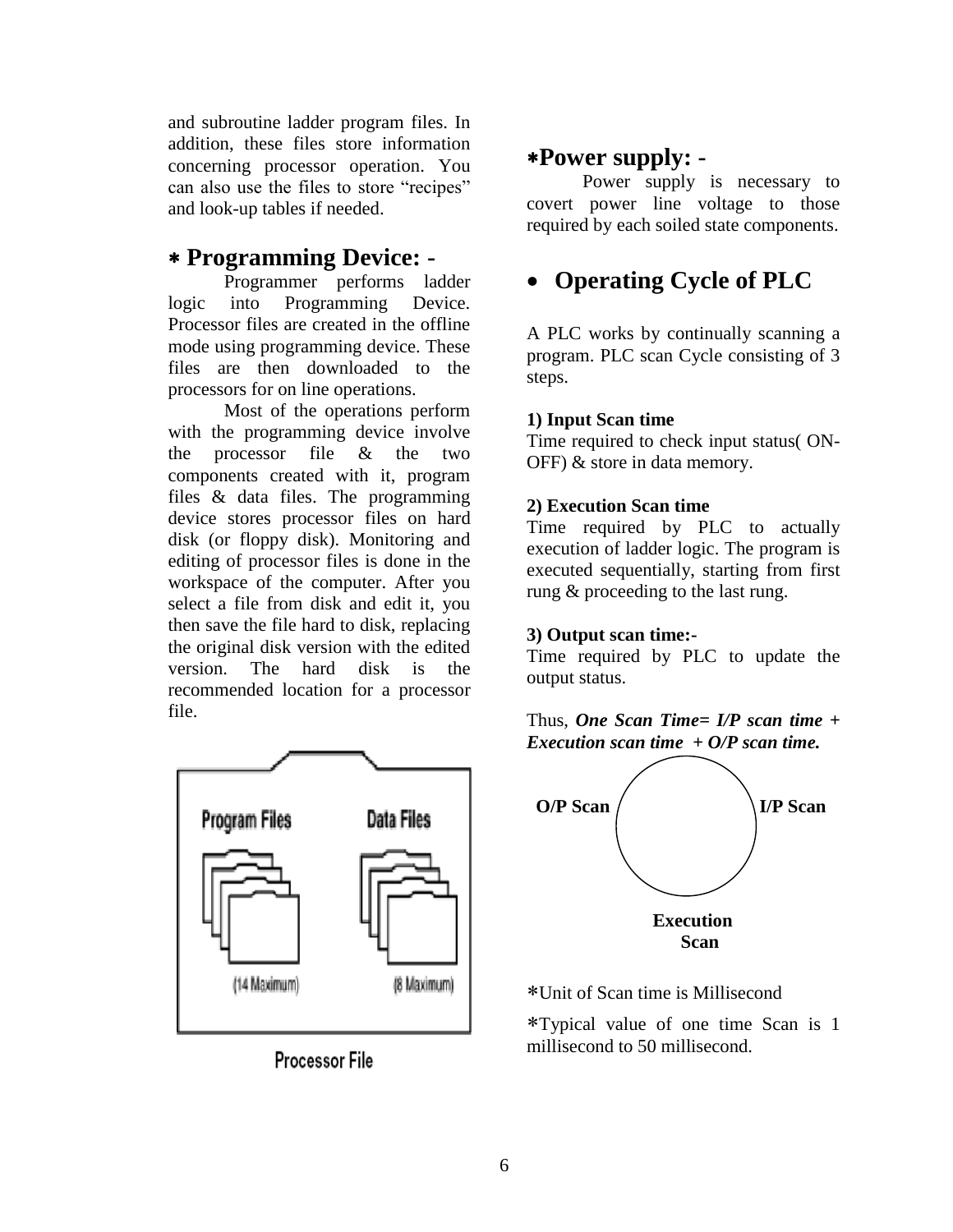Scan time is defined by the particular manufacturer hence each different PLC has its own fixed Scan time.

Scan time depends upon the number of input & output channel involved & the length of the ladder diagram.

#### • **WDT - Watch-Dog-Timer**

• In order to insure system predictability a WDT is used to insure that the processor completes each scan in a timely manner.

• WDT is a hardware timer incorporated into the CPU's circuitry that monitors the cyclical process / scan of the CPU.

• WDT is a safeguard that verifies the processor does not become stuck while scanning the user program or for some other reason, become unable to complete the current scan**.**

• The WDT is reset at the end os each Scan Cycle by the CPU when the scan time is less than WDT's preset time.

• In case of one or more sub-routines, Program scan time can exceed WDT time value. In some cases increasing the WDT's preset value can solve the problem.

• Some PLC's have WDT with fixed time intervals, while others are adjustable within specific limits.

• A typical default time of  $100/200$ mS is standard for many PLC's with either fixed or variable WDT Timing Cycles.

# **PLC Programming Languages**

- Ladder Diagram Programming
- Function Block Diagram
- Sequential Function Chart
- Statement / Instruction List
- Structured Text

# **PLC Programming Steps**

- [1] Edit / Write a Ladder Programme
- [2] Simulate Programme using Simulator
- [3] Change the Programme if necessary
- [4] Download the Programme PC to PLC
- [5] Execute the Programme in PLC
- [6] Change Inputs to see effects on

**Outputs** 

[7] Modify the Programme for different field conditions & repeat steps 4,5,6.

### **PLC Applications**

- Car parking
- Traffic light control
- Soft drink dispenser
- Washing machine
- Reaction vessel
- Process control
- Tank level control
- Doorbell digital lock
- Microwave oven
- Bottling plant
- Sequential control motors
- Switching of lights
- Mixing of 2 chemicals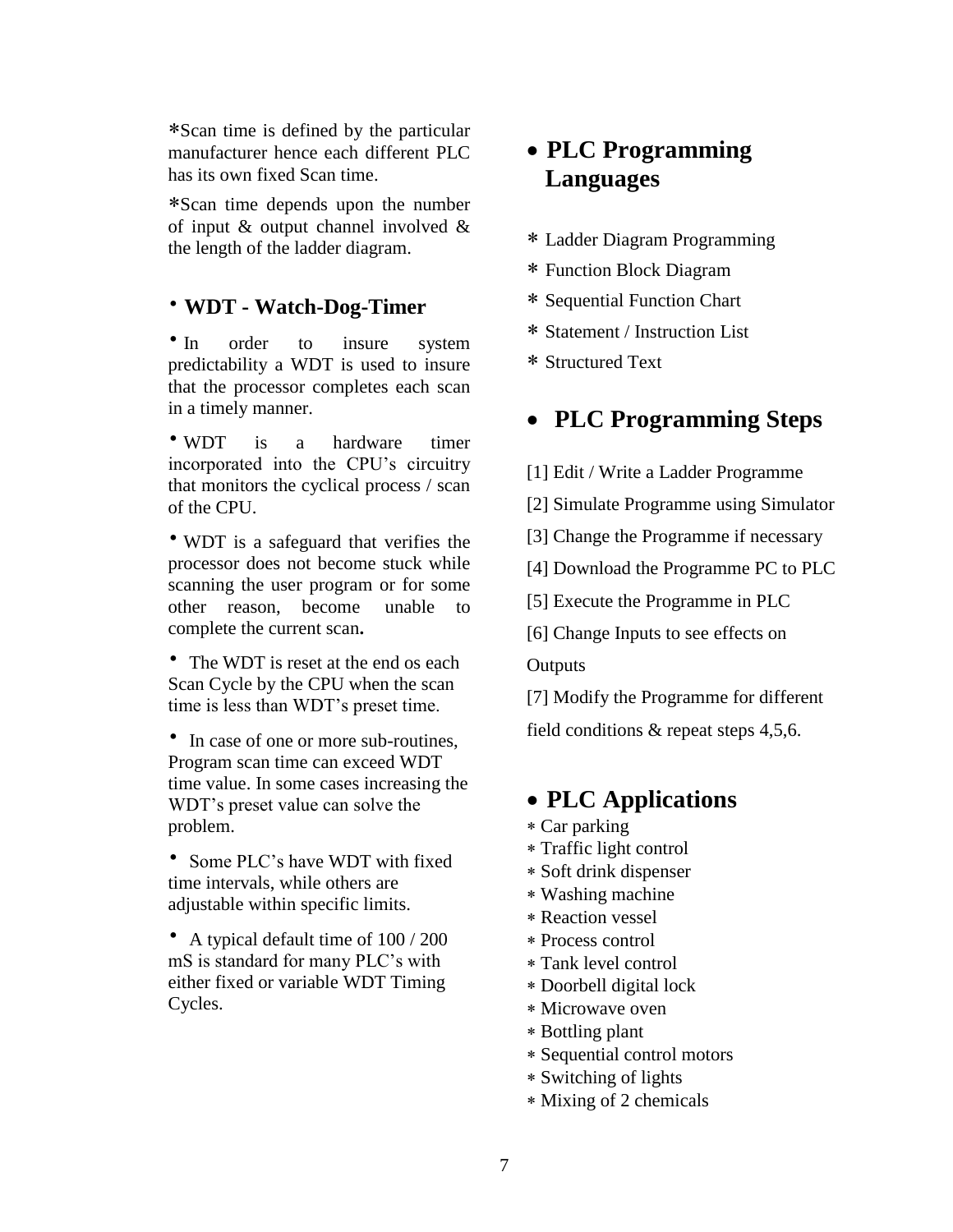# **While Choosing PLC for an Application, following points should be taken into consideration**

- Maintenance
- Spare Parts
- Operation
- Modifications
- Losses (Production, Equipment, Personnel)
- Information Technology
- Space & Weight
- Flexibility
- Expandability
- Operability
- Cost of Control & Instrumentation

### **Safety Considerations**

 The most important safety feature, which is often neglected, is PLC system design. This feature must be included whenever a hardwired device is used in order to ensure operator protection against the unwanted application of power.

 Emergency STOP function should be completely hardwired.

 Software functions should not be relied upon to shut-off the process or the machine.

### **Temperature Considerations**

• Installing any solid state device requires paying attention to – Ambient Temperature Radiant Heat Bombardment And the Heat generated by the Device itself.

• PLC's are typically designed for operation over a broad range of Temperatures, usually from 0 to 60 Deg.C

• For Cooling, blowing filtered air through the enclosure can resolve minor difficulties.

### **Enclosures**

• Enclosure of PLC protects PLC's from moisture, Oil, Dust Particles and unwanted tampering.

• Most Manufacturers recommend NEMA 12 Enclosure for the Standard Industrial Environment.

• PLC's are designed to be located close to the machine or the process under control. This keeps the wiring runs short and aids in the trouble-shooting procedure.

• It is not advisable to place a PLC near a Vibrating Machine, Electrical NOISE Interference or Excessive Heat Environment conditions.

### **Soft wired & Hardwired components of PLC**

• Soft-wired Components – **Timers**  Counters Logic Circuits Latches •Hard-wired Components - 24 V DC Lamps Relays

**Contactors** Solenoid Valves

### **Types of PLC**

#### **1) Packed or composite PLC**

 Different parts of PLC like power supply, memory, processor etc are available in one package or in one box .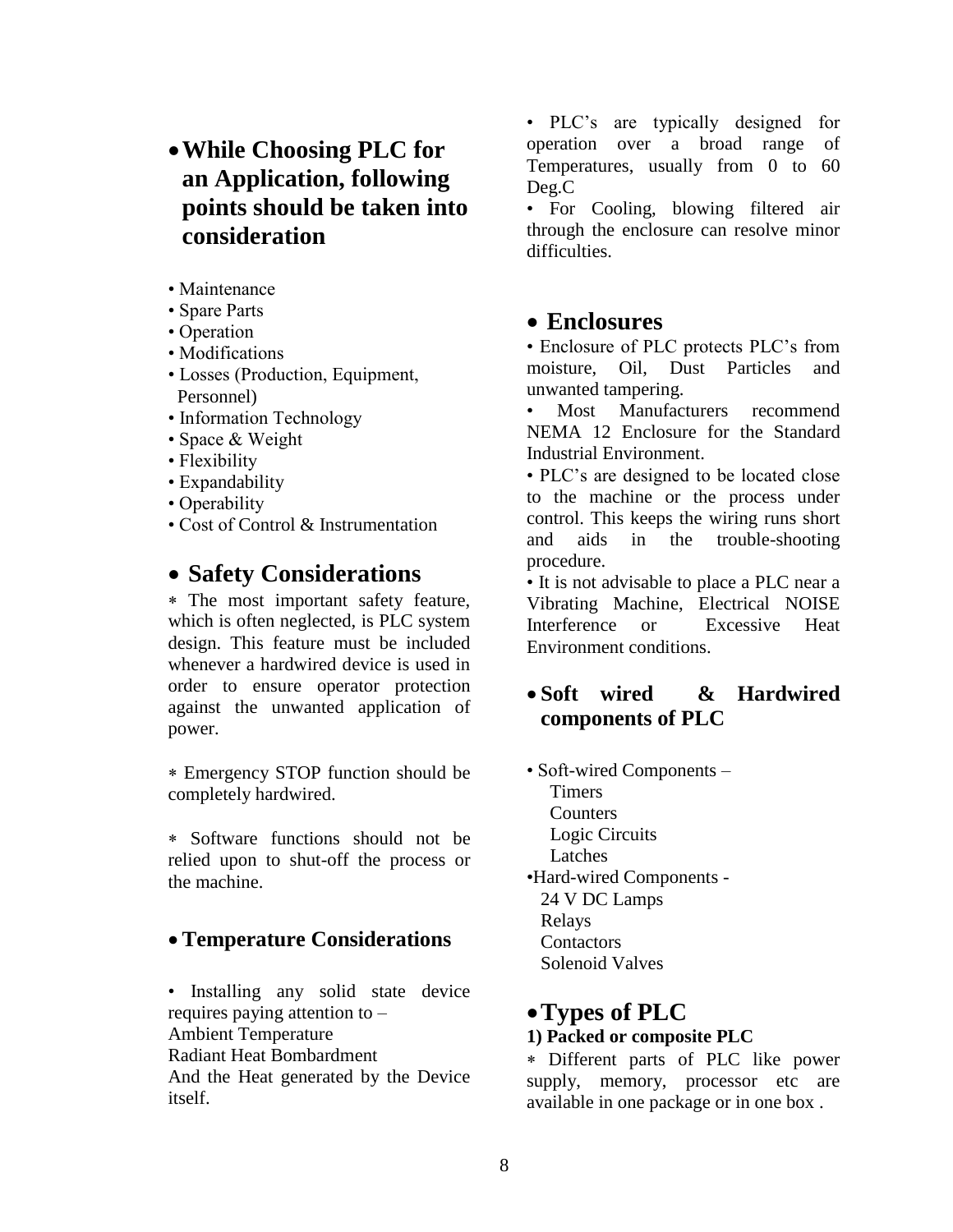- I/O capacity is fixed
- No redundancy

 If any one part fails complete PLC has to be replace.

Maintenance cost is high.

**2) Modular PLC**

 For each part of PLC separate card is available.

I/O capacity is not fixed .

Redundancy is possible .

 If any one card fails there is no need to replace complete PLC. Particular card can be changed.

Maintenance cost is less.



I/O Cards

### **Brands of PLC's**